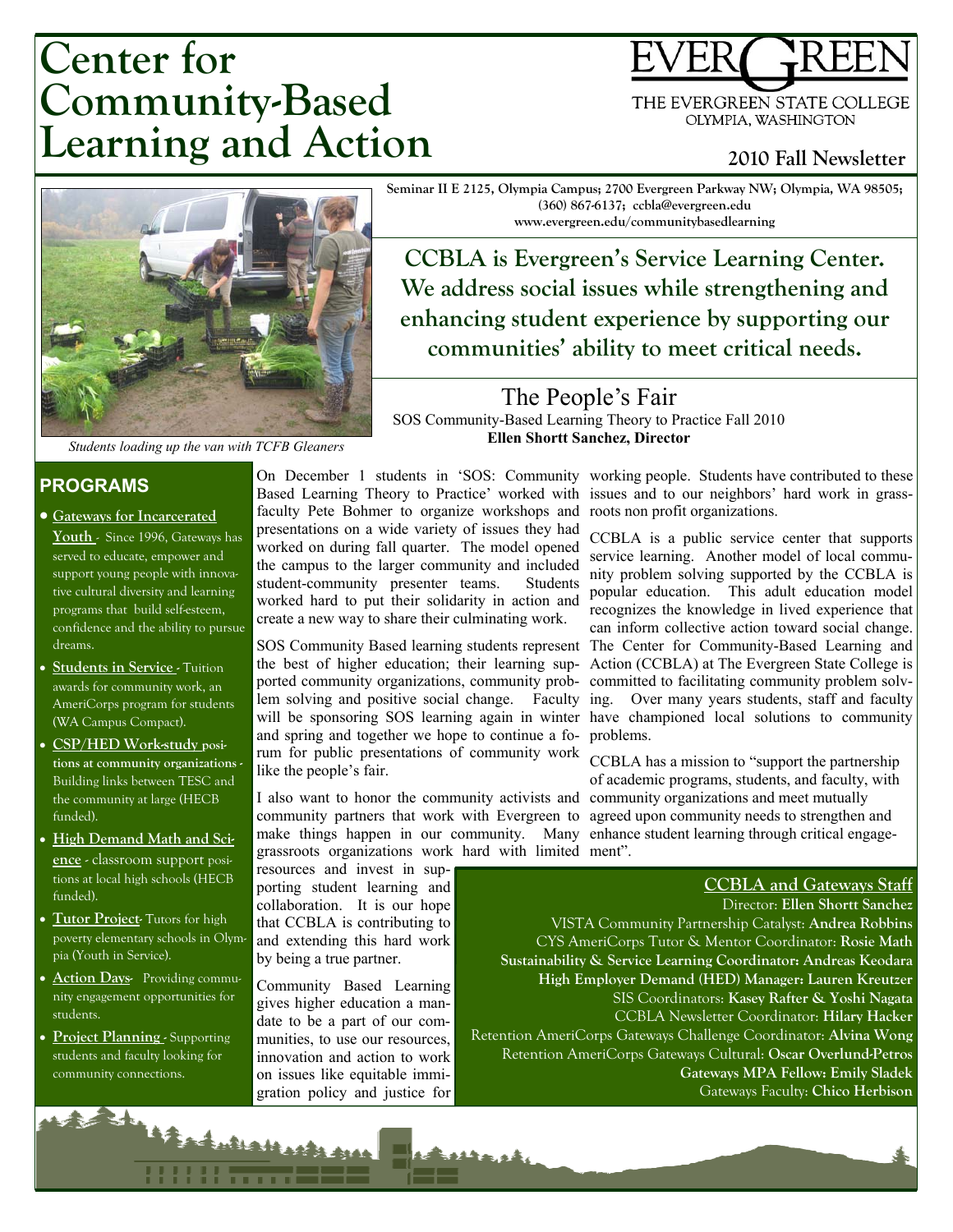## **2010 Fall Newsletter**

#### **With Dignity Jamie Alwine & Katilyn Lucas SOS Students & Bridges Not Walls Interns**

Through Peter Bohmer's Student Originated Studies program, Community-Based Learning and Theory, Kaitlyn Lucus and I were provided the opportunity, with support from the CCBLA, to complete an in-program internship with an amazing organization, Bridges Not Walls. Bridges Not Walls is an organization of community members dedicated to addressing the human rights aspect of immigration reform and is made up of hard-working people from the Olympia and Shelton area.

During the fall quarter, Kaitlyn, Hilary Hacker (member of Bridges Not Walls) and I created a short documentary entitled, "With Dignity". This documentary addressed the issues of past and present immigration legislation through the eyes of community organizers and members from around the Pacific Northwest. When looking at these pieces of legislation, and seeing how they affect people within our communities, it was alarmingly clear that the dignity and basic human rights of the people most affected by these laws were completely disregarded by policymakers.

The necessity for a grassroots effort to bring people's dignity into the writing of legislation sparked The Dignity Campaign. The Dignity Campaign began in California and has just begun its first dialogues here in the South Sound. Bridges Not Walls has been a part of two Dignity Dialogues in the Shelton area, and facilitated another in Olympia. Kaitlyn, Hilary and I were able to show our film at the Dialogues in Olympia, which was a very educational opportunity. We received important feedback on our film and the support to continue a series of Dialogues with the community.

Being a part of the SOS program and working with the CCBLA has, undoubtedly, provided us with important opportunities this last quarter. We are excited to continue our relationship with the CCBLA and to strengthen the ties we now have with our community. For more information on Bridges Not Walls and The Dignity Campaign, contact us at bridgesnotwalls@riseup.net!



*Interns with Bridges Not Walls; Hilary Hacker, Jamie Alwine, Kaitlyn Lucas, Jean Eberhart, Kelsey Weller, Joshua Elliott and Jenny Blumenstien after a meeting!* 

#### **Students in Service (SIS) Sarah Nishioka, Evergreen Student Kasey Rafter, SIS Coordinator**

"I want to express my thanks to you and SIS. I sense a growth in myself- I recognize that service and volunteerism is a way of life. It is in my family life, my community life, my church life, and my tribal life (I imagine that we are all part of a tribe!). Volunteerism truly exists on all levels for the benefit of all; I especially recognize the benefit to myself. Growing a joyful heart of giving is quite the life path. Building community- seems to involve continual investment, commitment to the strategy, and doing it!"

~Sarah Nishioka

Sarah Nishioka a Students in Service member, has been working with the Women Federation for World Peace and has just finished her second 900-hour term of service with the Students in Service program. Sarah has served over 1800 hours in the last two years with the Students in Service program. Sarah has been providing service for the WFWP in leadership training, organizing group meetings and seminars, conducting presentations on family heath and relationships, and networking with women organizations and groups as well as outreach and education to women. Sarah's service is greatly appreciated by the students in service program.

**Students in Service Awards For more information about Students in Service (SIS) Contact Kasey or Yoshi 867.6866 or sis@evergreene.edu www.studentsinservice.org**

## **CCBLA & Strategic Planning Cindy Meyer, MPA Student**

How does an organization focus its energy and resources in a way that best achieves its mission? One tool is a process called strategic planning. CCBLA spent time over spring and summer beginning this planning process.

Evergreen's Center for Community-Based Learning and Action promotes student learning that responds to our communities' critical needs by connecting academic programs, students, and faculty with community organizations.

Key goals:

Barrock

- 1. Promote Student Accountability
- 2. Track Community Impact
- 3. Enhance CCBLA's Connections to Faculty and Curriculum

These goals are met by: Supporting Community Partners, Facilitating Student Learning, Promoting Higher Education Leadership

CCBLA has a long-term mission to "promote student learning that responds to our communities' critical needs . . ." The 90,000 hours invested by students since 2004 are growing daily as CCBLA invests time, energy, and resources to programs that fulfill its mission.

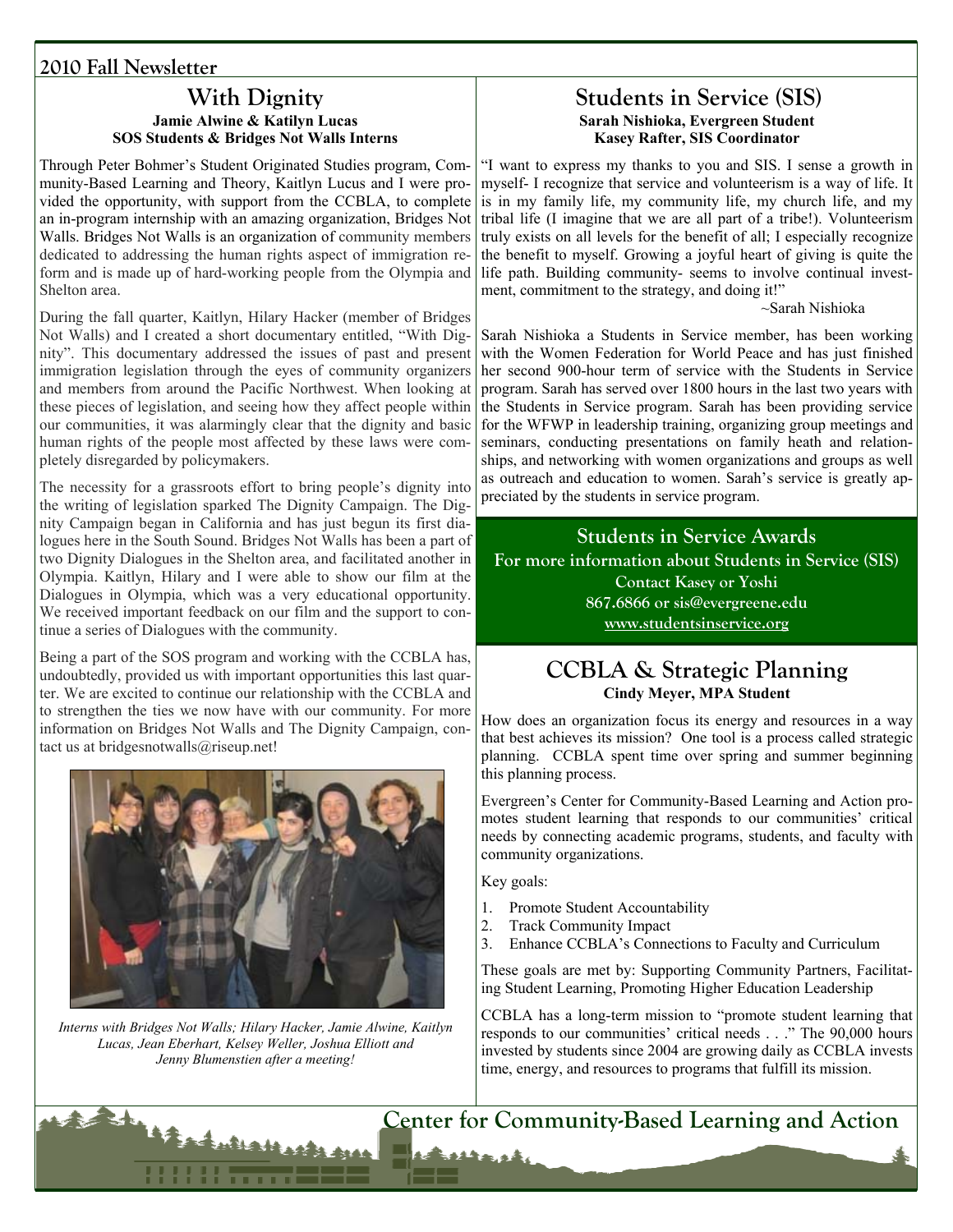## **2010 Fall Newsletter**

# **High Employer Demand Grant Project at Thurston Community Television Lauren Kreutzer, HED Manager & Student**

Thurston Community Television (TCTV) has partnered with CCBLA's High Employer Demand (HED) Grant for the second year to help at-risk youth gain 21<sup>st</sup> Century Learning skills.

This year's program, called "Unsung Heroes," encourages life-long learning, improves problem solving capabilities and empowers young people to share their voices using digital media.

Colt Hansen is this year's TCTV HED Work Study Intern. Together with Peter Epperson, TCTV's Community Initiatives Manager, Colt has produced an innovative and sustainable digital storytelling program.

As part of this year's work plan, Colt has begun recruiting and reaching out to at-risk populations in Thurston County. The tangible outcome of Unsung Heroes is a collection of digital stories created by young producers which will air twice monthly on TCTV Channels.

## **Gateways for Incarcerated Youth Emily Sladek, Gateways MPA Fellow**

We have welcomed our new Gateways team; Dr. Chico Herbison, Faculty, Alvina Wong, AmeriCorps Challenge Program Coordinator & Oscar Overlund-Petros, AmeriCorps Cultural Group Coordinator!

Gateways has four interns, Chantal, Jean, Rebecca, and Jackie. They are studying and compiling resources for transition, gardening at Maple Lane and Green Hill, and working with the Native Cultural Identity Groups. Three MPA students, John, Cindy and Emily, are completing their class requirements by evaluating the Gateways College Class. During Fall quarter they designed a survey to give College Class alumni. The will continue working with Gateways through Spring quarter.

Gateways was again honored by the work of Dalya Perez, Academic Advisor, and Norma Alicia Pino, Director for First Peoples Advising Services, as they lead the Fourth Annual JRA Retreat for staff who work with the Cultural Identity Groups at the institutions. Fifteen staff from Maple Lane, Green Hill, and Naselle Youth Camp participated and were joined by Evergreen staff and students throughout the day. Norma Alicia and Dalya created an exciting space to talk about successes, challenges, and ideas for the Cultural Identity Groups.

*Goodbye Maple Lane!* Due to continued cuts in the Washington State budget the timeline for Maple Lane's closure has been moved from July 2013 to July 2011. Maple Lane is Gateways flagship institution and partnership. Gateways and Maple Lane have been providing educational and cultural programming to incarcerated youth for 15 years. Several of our incarcerated youth are being transferred to other facilities or group homes or released back to their home communities. Please think of the incarcerated youth during this season as many of them are moving and experiencing new living situations.

Barbarbarbarbasse

## **Sustainability and STEM Field Andreas Keodara, MES Student &**

**Sustainability and Service Learning Coordinator** 



*Gleaning Cabbage at Helsing Junction Farm with the TCFB Gleaners* 

CCBLA recently received a WA Campus Compact Learn and Serve grant to develop and improve links between sustainability, STEM (Science, Technology, Engineering, and Math) students and service learning at Evergreen. While Evergreen has its fair share of STEM field students, their visibility in the service learning community tends to be lower than students of other disciplines. In working towards making this visibility greater, we have increased the frequency of sustainability-themed ACTION Days and are pleased to have experienced great progress in our efforts thus far.

In October's ACTION Day, CCBLA participated in the 10-10-10 Global Work Party day to celebrate climate solutions by teaming up with 350.org and the Washington State Department of Transportation to plant 200 trees at McLane School. The number of community volunteers, over 10 from Evergreen, was so great that the project finished much earlier than expected – what a successful event!

November included two ACTION Days, one with the Thurston County Food Bank (TCFB) and the other, with Growing Places Farm and Energy Park (GPFEP) in Centralia. Our Gleaning AC-TION Day with TCFB at the Helsing Junction Farm produced 20 crates of fresh organic produce, nearly 10 varieties, that were picked, cleaned, prepared, and stocked. Students were able to see their hard work's direct impact as they observed clientele shopping at the TCFB. The second November ACTION Day had students working alongside at-risk youth farm staff at GPFEP weeding out garden beds and preparing compost piles.

Our efforts also include promoting community events and internships by working with organizations such as People for Puget Sound, Capitol Land Trust and Northwest EcoBuilding Guild. From restoration projects in local habitats to increasing efficiency in homes around the Olympia area, we are continually seeking community opportunities that will enable STEM field students to utilize their skills and knowledge while involving themselves in service learning. So, students, faculty, staff, and community organizations – contact us at ccbla@evergreen.edu or  $(360)$  867-6866 to get involved in these sustainability and STEM field service learning efforts.

**Center for Community-Based Learning and Action**